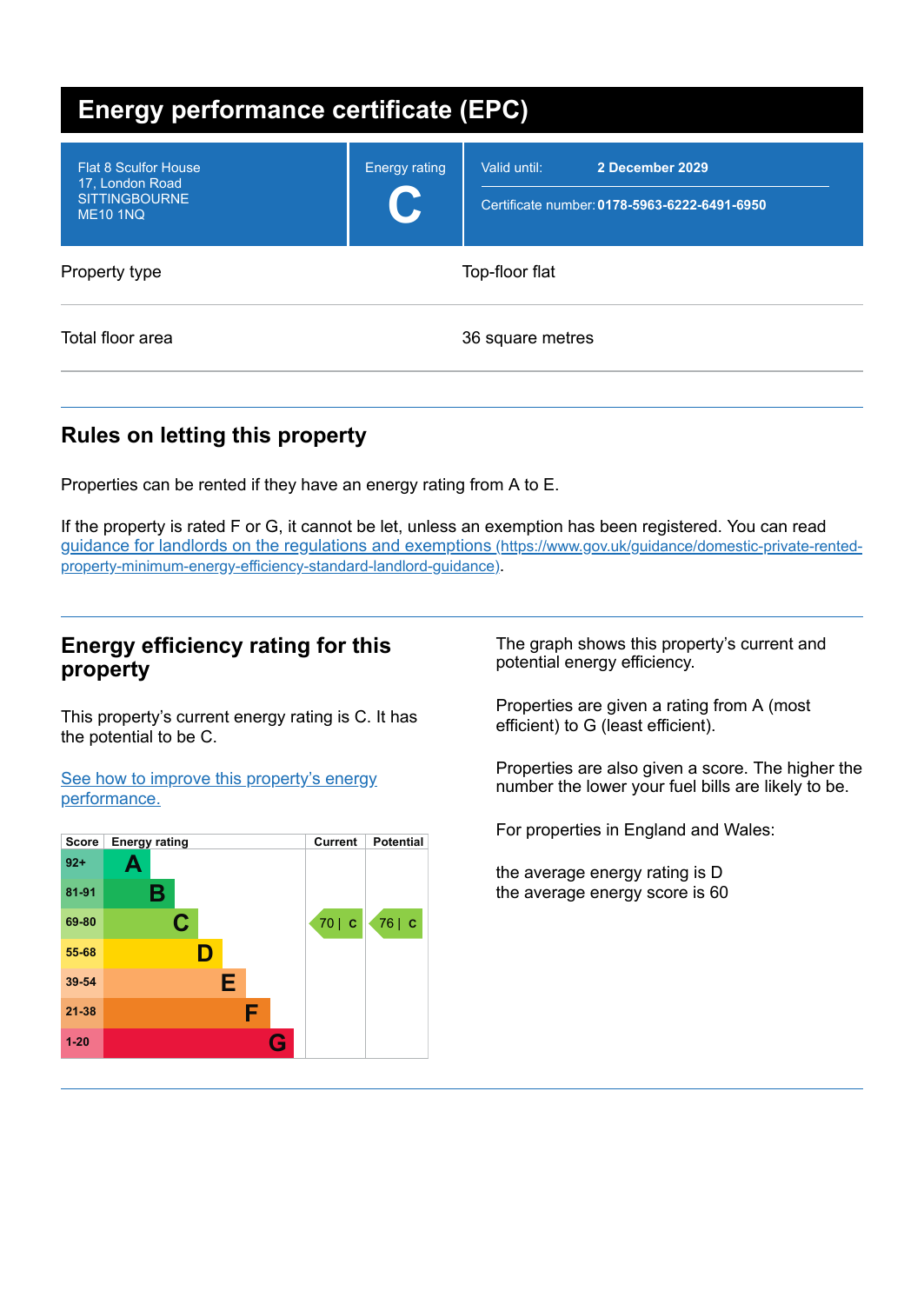# **Breakdown of property's energy performance**

This section shows the energy performance for features of this property. The assessment does not consider the condition of a feature and how well it is working.

Each feature is assessed as one of the following:

- very good (most efficient)
- good
- average
- poor
- very poor (least efficient)

When the description says "assumed", it means that the feature could not be inspected and an assumption has been made based on the property's age and type.

| <b>Feature</b>       | <b>Description</b>                         | Rating    |
|----------------------|--------------------------------------------|-----------|
| Wall                 | Cavity wall, as built, insulated (assumed) | Good      |
| Wall                 | Solid brick, as built, insulated (assumed) | Good      |
| Roof                 | Pitched, 150 mm loft insulation            | Good      |
| Window               | Fully double glazed                        | Average   |
| Main heating         | Electric storage heaters                   | Average   |
| Main heating control | Manual charge control                      | Poor      |
| Hot water            | Electric immersion, off-peak               | Average   |
| Lighting             | Low energy lighting in all fixed outlets   | Very good |
| Floor                | (another dwelling below)                   | N/A       |
| Secondary heating    | Room heaters, electric                     | N/A       |

## **Primary energy use**

The primary energy use for this property per year is 424 kilowatt hours per square metre (kWh/m2).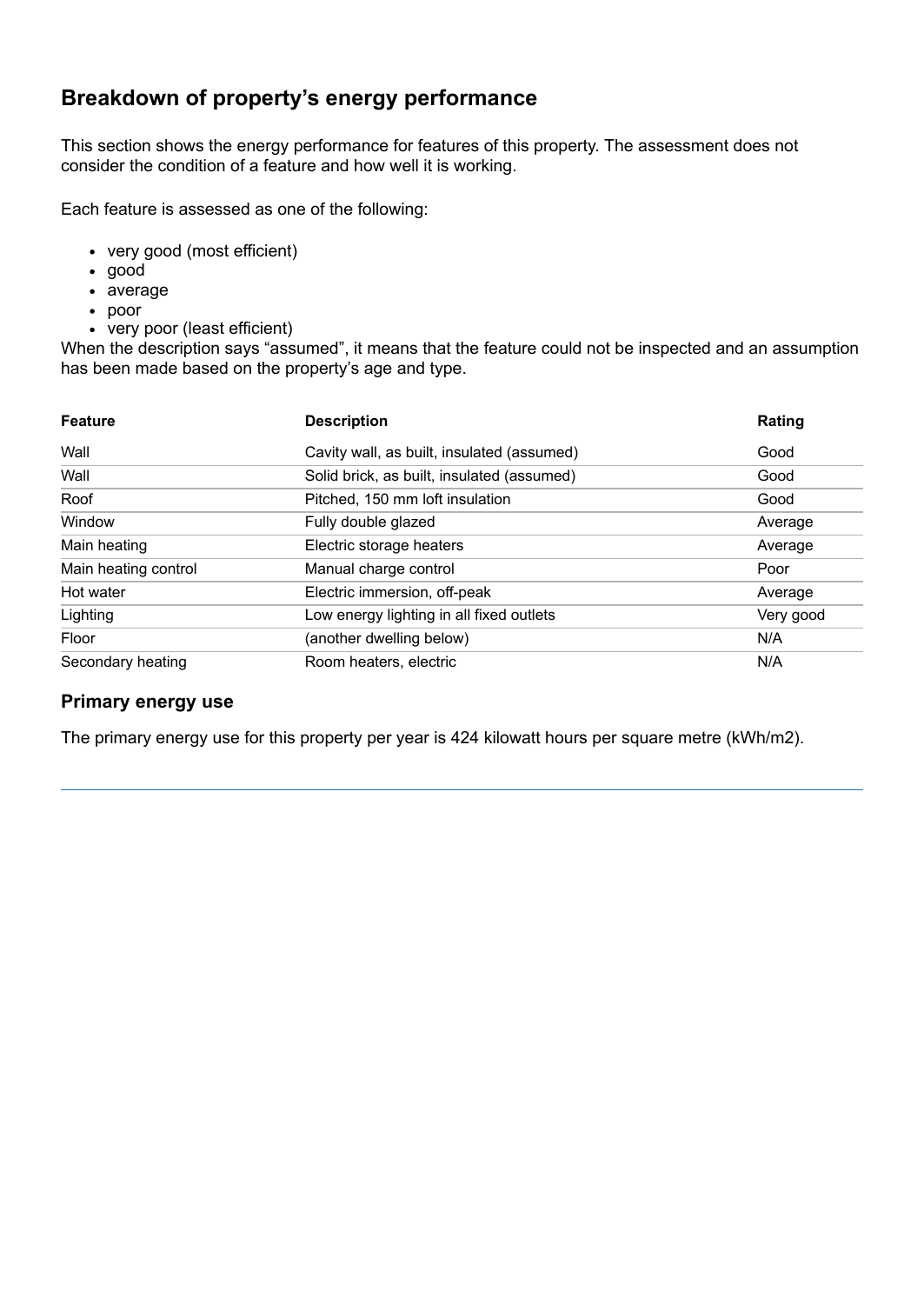| <b>Environmental impact of this</b>                                                                    | This property produces                                                                           | 2.6 tonnes of CO2                                                                                                                             |  |
|--------------------------------------------------------------------------------------------------------|--------------------------------------------------------------------------------------------------|-----------------------------------------------------------------------------------------------------------------------------------------------|--|
| This property's current environmental impact<br>rating is E. It has the potential to be D.             |                                                                                                  | 2.2 tonnes of CO2                                                                                                                             |  |
| Properties are rated in a scale from A to G<br>based on how much carbon dioxide (CO2) they<br>produce. |                                                                                                  | By making the recommended changes, you<br>could reduce this property's CO2 emissions by<br>0.4 tonnes per year. This will help to protect the |  |
| Properties with an A rating produce less CO2                                                           |                                                                                                  |                                                                                                                                               |  |
|                                                                                                        | Environmental impact ratings are based on                                                        |                                                                                                                                               |  |
| 6 tonnes of CO2                                                                                        | energy use. They may not reflect how energy is<br>consumed by the people living at the property. |                                                                                                                                               |  |
|                                                                                                        |                                                                                                  | This property's potential<br>production<br>environment.<br>assumptions about average occupancy and                                            |  |

# <span id="page-2-0"></span>**How to improve this property's energy performance**

Making any of the recommended changes will improve this property's energy efficiency.

If you make all of the recommended changes, this will improve the property's energy rating and score from C (70) to C (76).

| <b>Recommendation</b>                  | <b>Typical installation cost</b> | <b>Typical yearly saving</b> |
|----------------------------------------|----------------------------------|------------------------------|
| 1. Increase loft insulation to 270 mm  | £100 - £350                      | £31                          |
| 2. High heat retention storage heaters | £800 - £1.200                    | £68                          |

## **Paying for energy improvements**

Find energy grants and ways to save energy in your home. [\(https://www.gov.uk/improve-energy-efficiency\)](https://www.gov.uk/improve-energy-efficiency)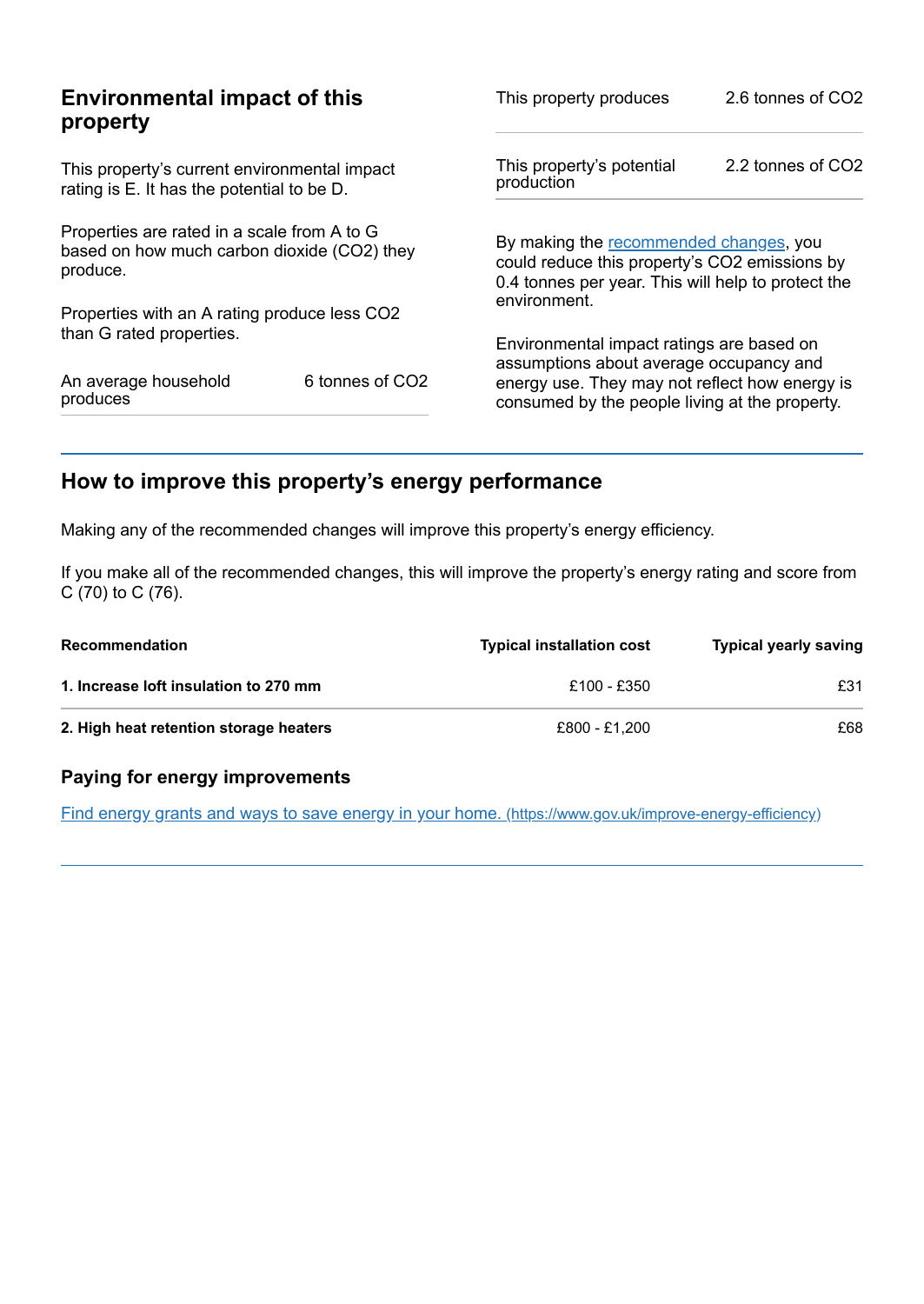# **Estimated energy use and potential savings**

| Estimated yearly energy<br>cost for this property | £525 |
|---------------------------------------------------|------|
| Potential saving                                  | f99  |

The estimated cost shows how much the average household would spend in this property for heating, lighting and hot water. It is not based on how energy is used by the people living at the property.

The estimated saving is based on making all of the [recommendations](#page-2-0) in how to improve this property's energy performance.

For advice on how to reduce your energy bills visit Simple [Energy](https://www.simpleenergyadvice.org.uk/) Advice

#### [\(https://www.simpleenergyadvice.org.uk/\)](https://www.simpleenergyadvice.org.uk/).

#### **Heating use in this property**

Heating a property usually makes up the majority of energy costs.

#### **Estimated energy used to heat this property**

| Space heating | 3315 kWh per year |
|---------------|-------------------|
| Water heating | 1532 kWh per year |
|               | .                 |

## Potential energy savings by installing insulation

#### **Type of insulation Amount of energy saved**

**Loft insulation** 306 kWh per year